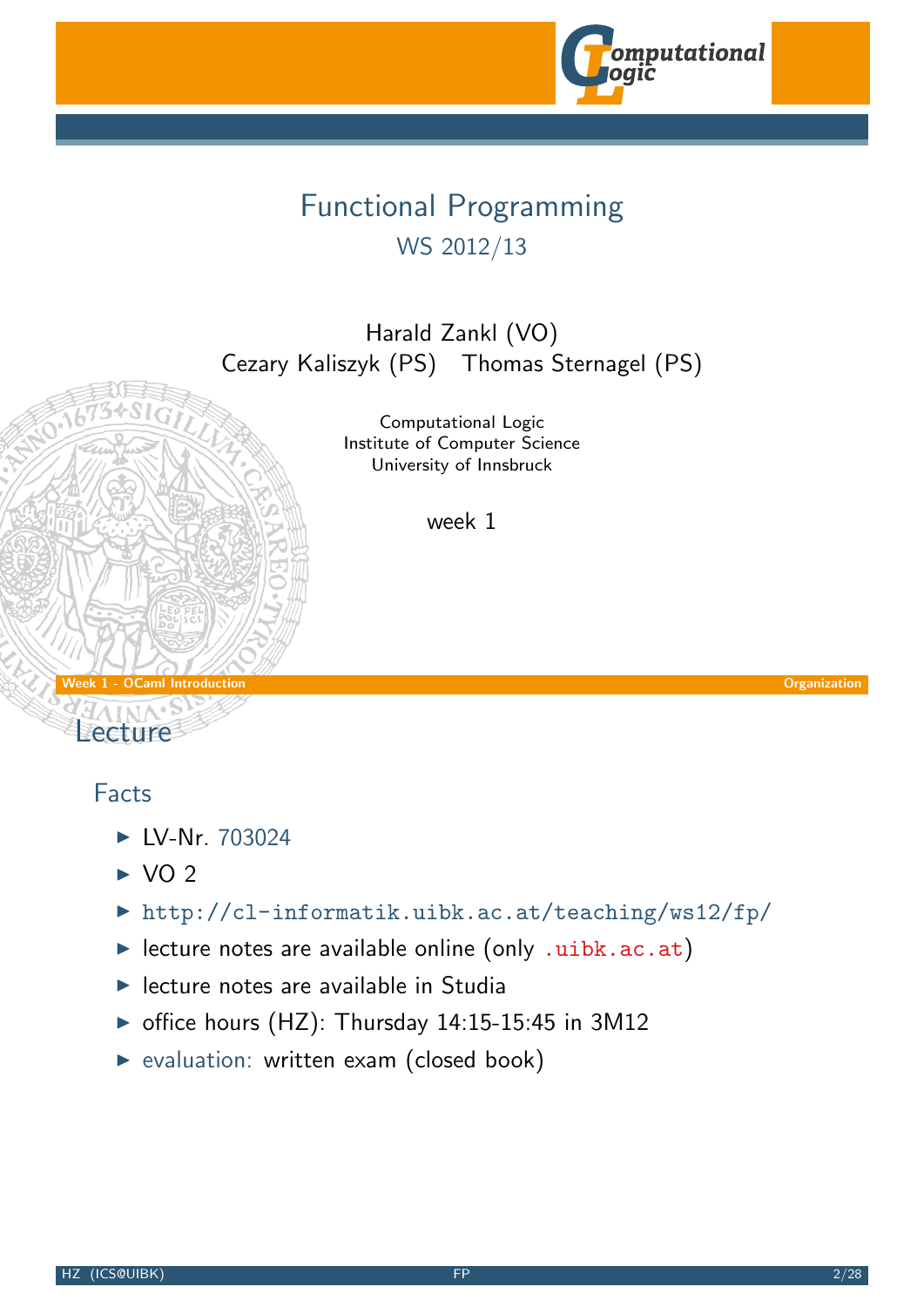### **Exercises**

#### Facts

- $\blacktriangleright$  LV-Nr. 703025
- $\triangleright$  PS 1
- $\triangleright$  three groups: group 1 Friday 10:15-11:00 HS 11 group 2 Friday 10:15–11:00 HS 10 group 3 Friday 11:15–12:00 HS 10  $\triangleright$  office hours: CK Thursday 09:30 - 11:00 in 3M12 TS Wednesday 13:00 – 14:30 in 3M03
- $\triangleright$  online registration required
- $\triangleright$  evaluation: weekly exercises  $+$  performance at blackboard
- $\triangleright$  exercises start on October 12



**Schedule** 

### **Slots**

- week 1  $October 5$
- week 2 October 12
- week 3 October 19
- [w](http://orawww.uibk.ac.at/public_prod/owa/lfuonline_lv.details?sem_id_in=11W&lvnr_id_in=703025)eek 4 November 9
- week 5 November 16
- week  $6$  November 23
- week 7 November 30

| week 8  | December |    |
|---------|----------|----|
| week 9  | December | 14 |
| week 10 | January  | 11 |
| week 11 | January  | 18 |
| week 12 | January  | 25 |
| exam1   | February | 1  |
| exam 2  | March    | 1  |
|         |          |    |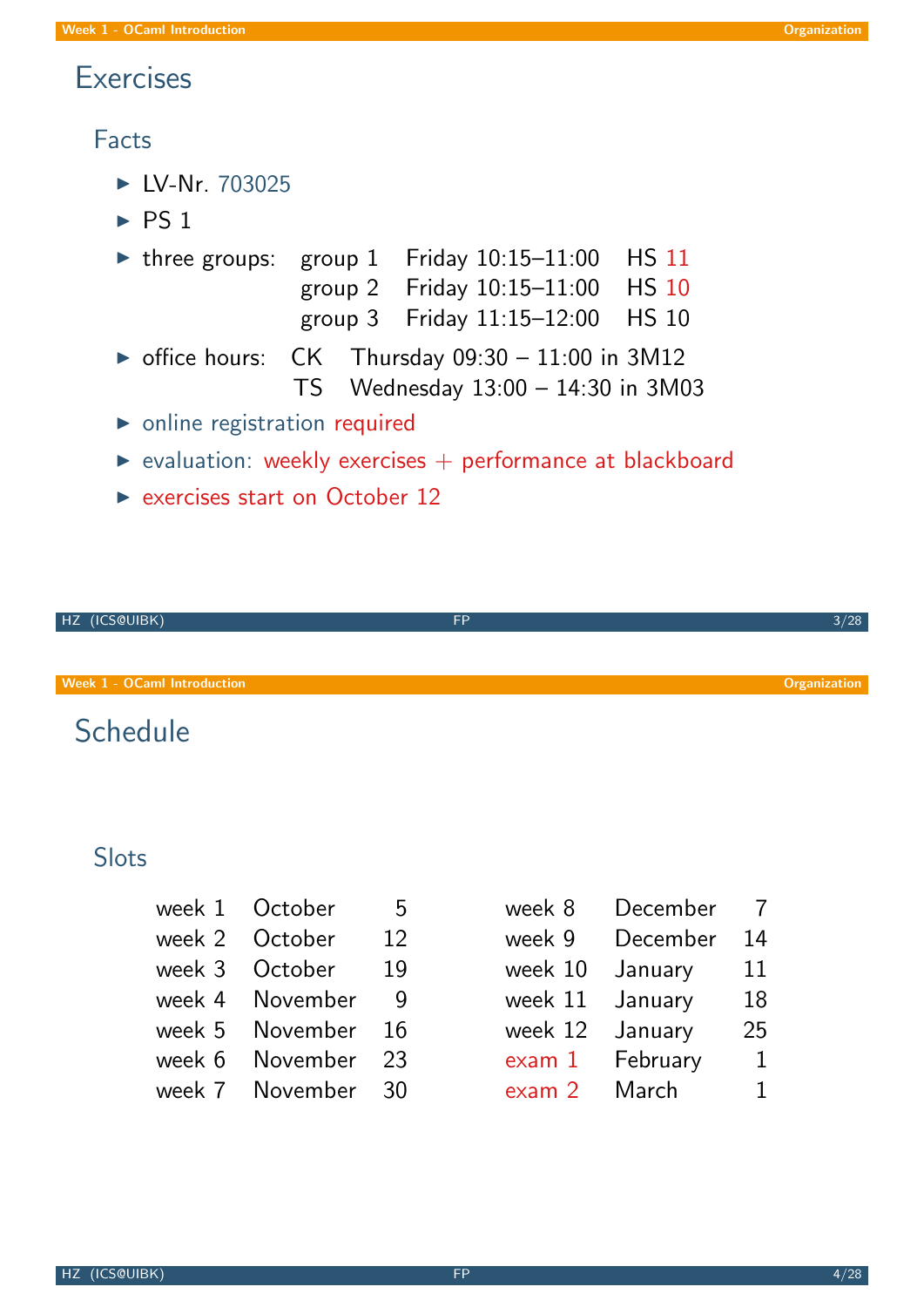### Covered Topics

. . .

#### Part I: Practice

lists, strings, trees, sets, parsing, efficiency, lazy lists, monads,

### Part II: Theory  $\lambda$ -calculus. induction, type checking,

type inference,

. . .

| HZ (ICS@UIBK) |  |
|---------------|--|
|               |  |

Week 1 - OCaml Introduction

# This Week

Practice I **OCaml introduction, lists, strings, trees** 

#### [The](#page-0-0)ory I

lambda-calculus, evaluation strategies, induction, reasoning about functional programs

#### Practice II efficiency, tail-recursion, combinator-parsing

#### Theory II

type checking, type inference

#### Advanced Topics

lazy evaluation, infinite data structures, monads, ...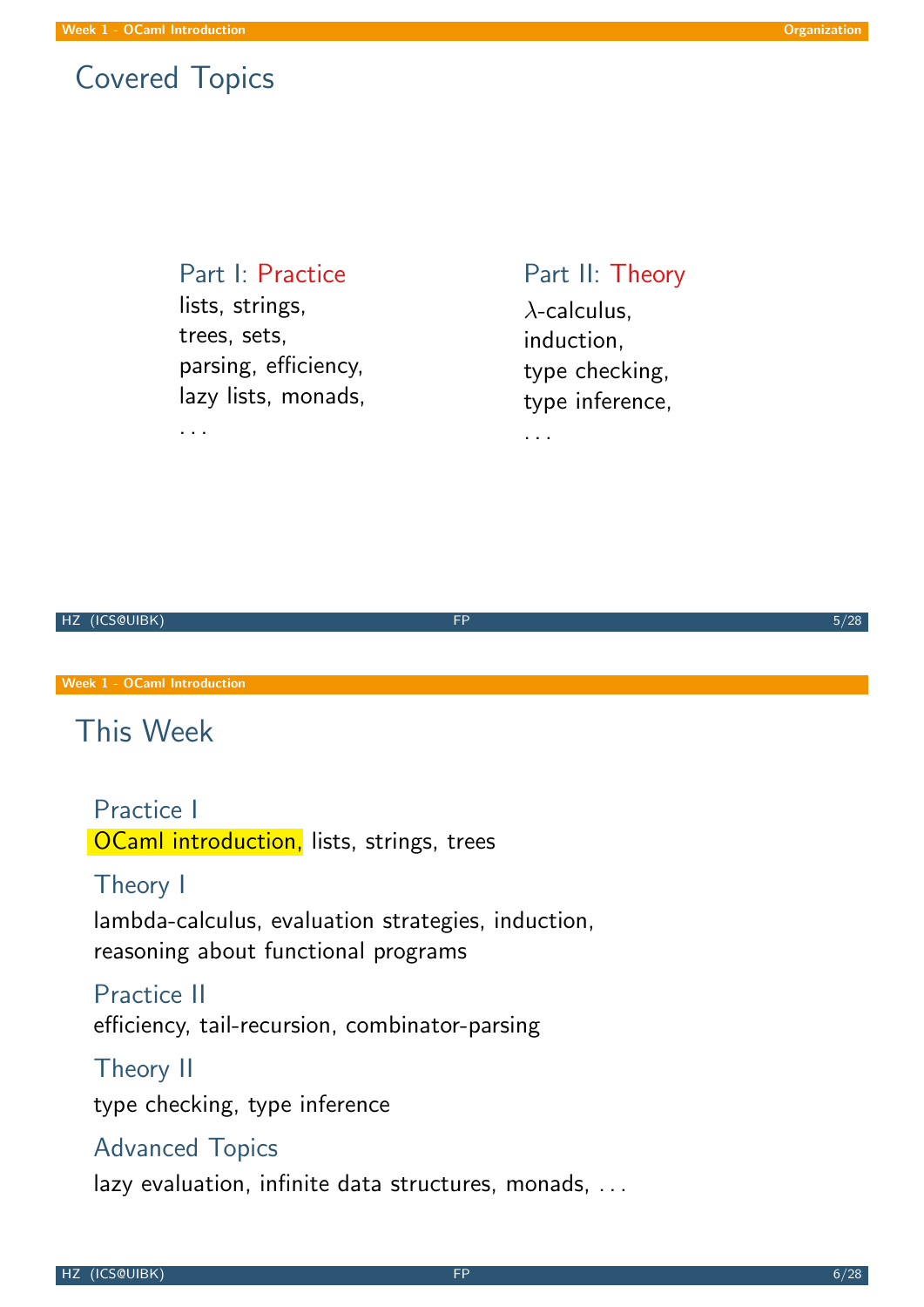# Notions - Side-Effects

#### **Definition**

A function has side-effects if it modifies some state in addition to producing a value.

```
Example (side-effect.c)
 int calls = 0; // state
 int power2(int i) {
  calls++; // side-effect
 print("Call<sub>u</sub>Y<sub>i</sub>to<sub>u</sub>'power2'.\n', calls); // side-effectreturn(i * i); // actual result}
```
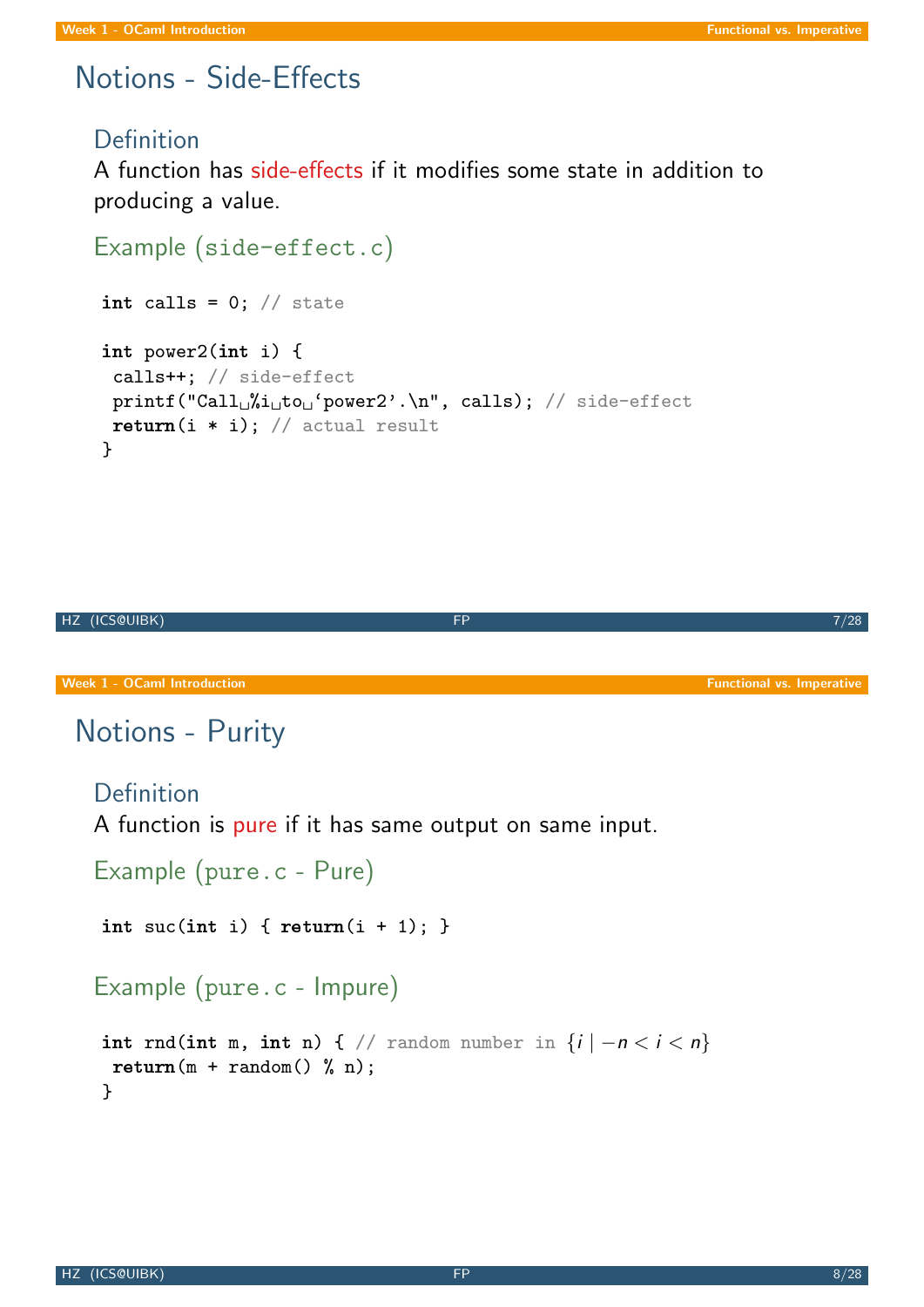# Notions - Mutable Data

Definition Mutable data can be modified after its initial construction. Example (mutable\_string.c - Mutable strings)

```
char* uppercase(char* s) {
 int i = 0;
while (s[i] := ' \ 0') s[i] = \text{topper}(s[i++]);return s;
}
```
Example (ImmutableString.java - Immutable strings)

```
public static String uppercase(String s) {
 return s.toUpperCase();
}
```
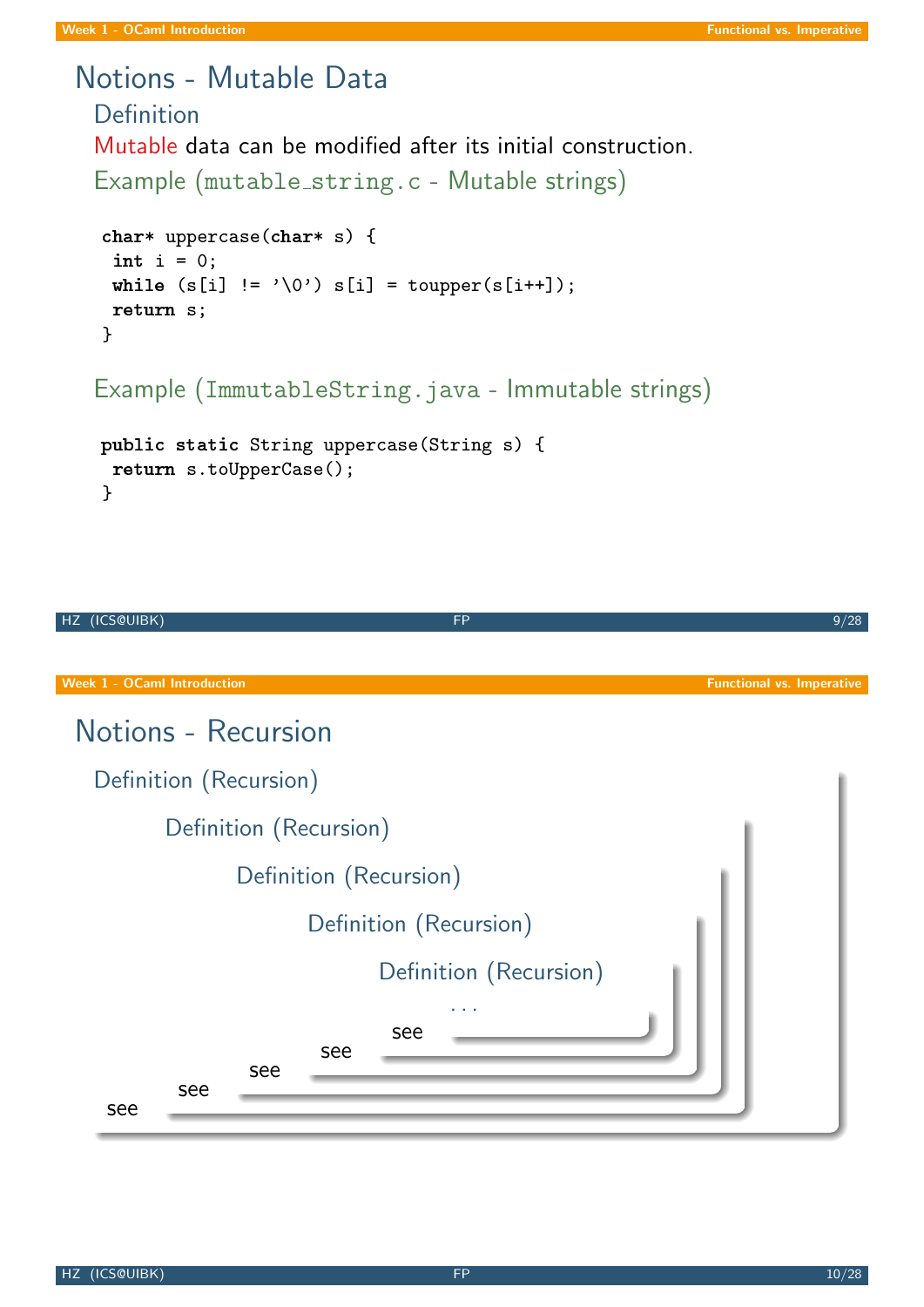# Notions - Recursion

# **Definition** A function is recursive if it is used in its own definition. Example (factorial.c - Factorial Numbers) int factorial(int n) { if  $(n < 2)$  { return 1; } else { return $(n * factorial(n - 1));$  } } Example (fib.c - Fibonacci Numbers) int fib(int n) {

```
if (n < 2) { return n; } else { return(fib(n-1) + fib(n-2)); }
}
```


# Notions - Strict vs. Lazy

- $\triangleright$  Strict: double(3+3) = double(6) = 6+6 = 12
- ▶ Lazy: double(3+3) =  $(3+3)+(3+3) = 6+(3+3) = 6+6 = 12$

### [Rem](#page-0-0)ark

Strict evaluation is similar to call-by-value Lazy evaluation is similar to call-by-name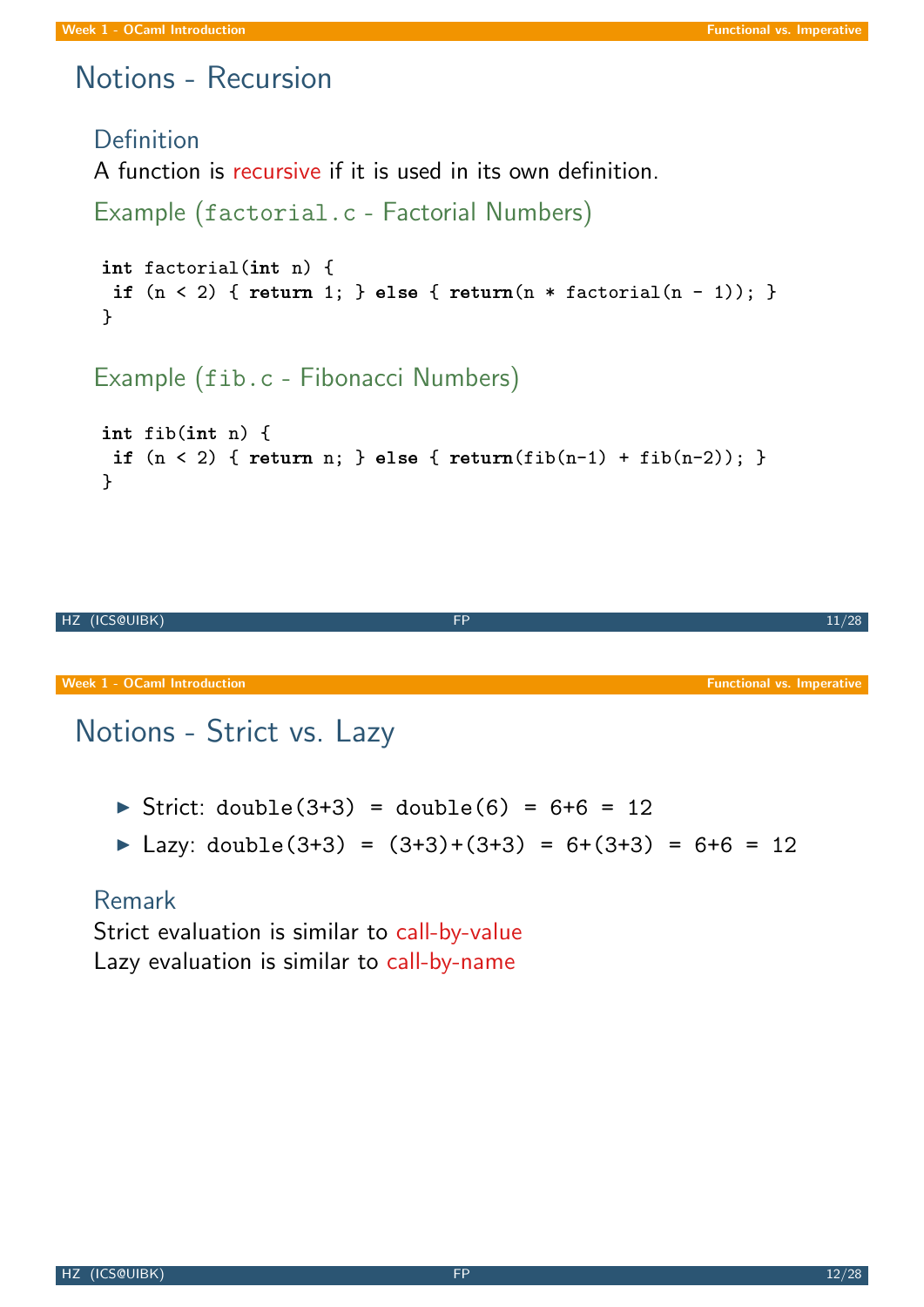#### Week 1 - OCaml Introduction **Function** Functional vs. Imperative

# Some Functional Languages (alphabetical)

#### Curry (1996)

pure, lazy, logic-programming, 'Haskell B. Curry'

Erlang (1987) concurrent, strict, 'A. K. Erlang'

 $F# (2005)$ object-oriented, strict

Haskell (1990)

pure, lazy, 'Haskell B. Curry'

Lisp (1958)

'List processing language', Scheme

Mathematica (1988) computer algebra

ML (1973)

'metalanguage', StandardML, OCaml

Scala v2.0 (2006)

'scalable language', strict, lazy, object-oriented, concurrent, JVM



# Benefits of Functional Languages

- $\triangleright$  concurrency for free (lack of side-effects)
- $\blacktriangleright$  garbage collection (Lisp)
- $\triangleright$  close to mathematics (proving properties)
- $\triangleright$  compact code (maintainance, readability)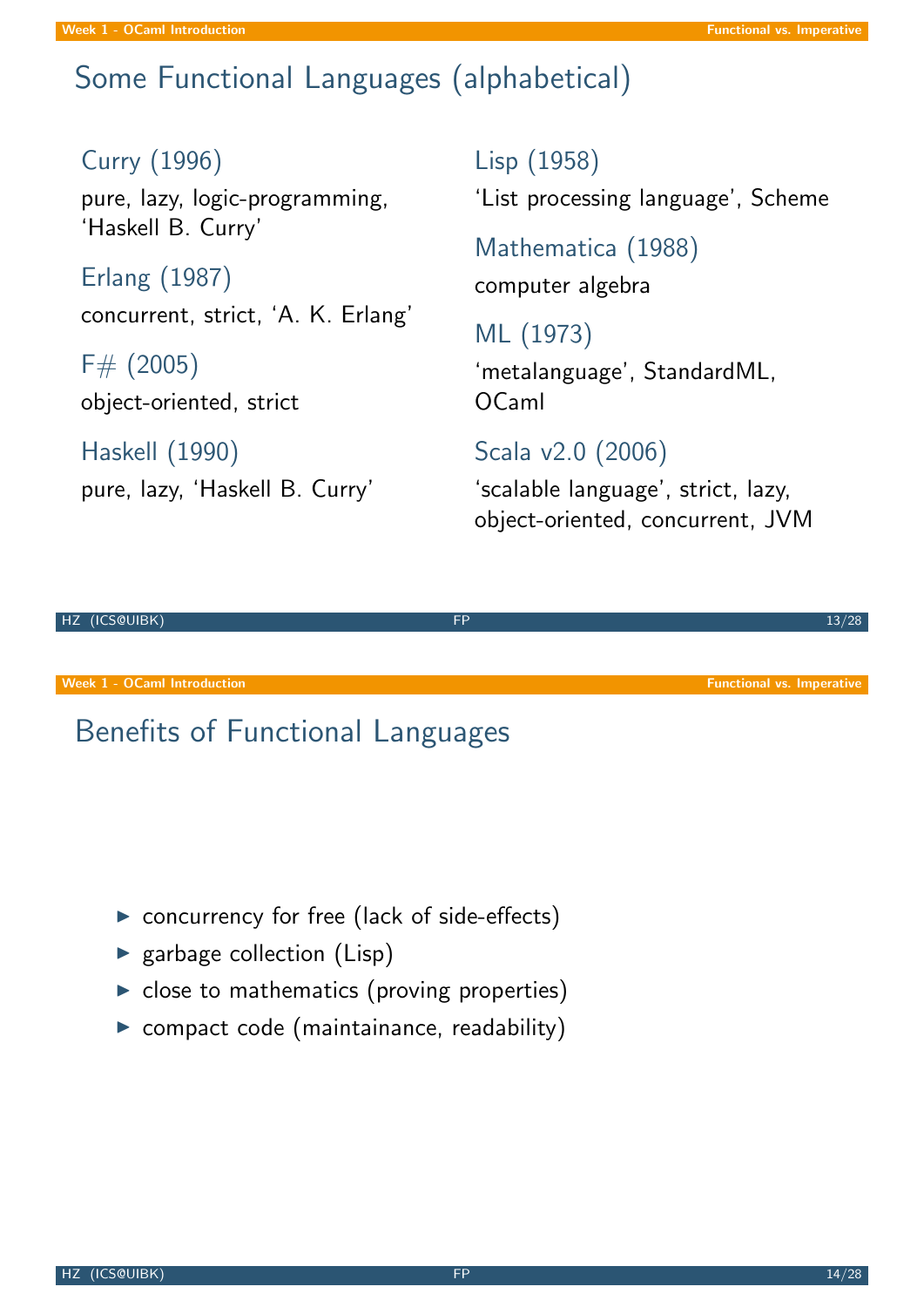### Basic Types

- bool (e.g.,  $true, false)$
- $\triangleright$  char (e.g., 'a', 'b', 'c', ..., 'A', 'B', 'C', ..., '0', '1', '2', . . . )
- $\blacktriangleright$  float (e.g., 0., 1e-3, 3.1415, ...)
- int (e.g.,  $\dots$ , -2, -1, 0, 1, 2,  $\dots$ )
- $\triangleright$  string (e.g., "Hello,  $\cup$ world!\n")
- $\blacktriangleright$  unit (e.g., ())



### **Comparison**

- $\blacktriangleright$  '=' equality test
- $\blacktriangleright$  ' $\lt\rightharpoonup$ ' inequality test
- $\blacktriangleright$  ' $\lt'$ ' smaller than
- $\blacktriangleright$  '>' greater than
- $\blacktriangleright$  ' $\lt =$ ' smaller than or equal
- $\triangleright$  ' $\geq$  greater than or equal
- $\blacktriangleright$  'compare' comparison
- $\triangleright$  'min' minimum of 2 values
- $\triangleright$  'max' maximum of 2 values

#### Example

<span id="page-7-0"></span> $\#$  'c'  $\langle$  'h';;  $-$  : bool =  $true$ # compare "A" "A";;  $-$  : int = 0 # compare "A" "B";;  $-$  : int =  $-1$ # compare "B" "A";;  $-$  : int = 1 # max 1 2;;  $-$  : int = 2 # min 1 2;;  $-$  : int = 1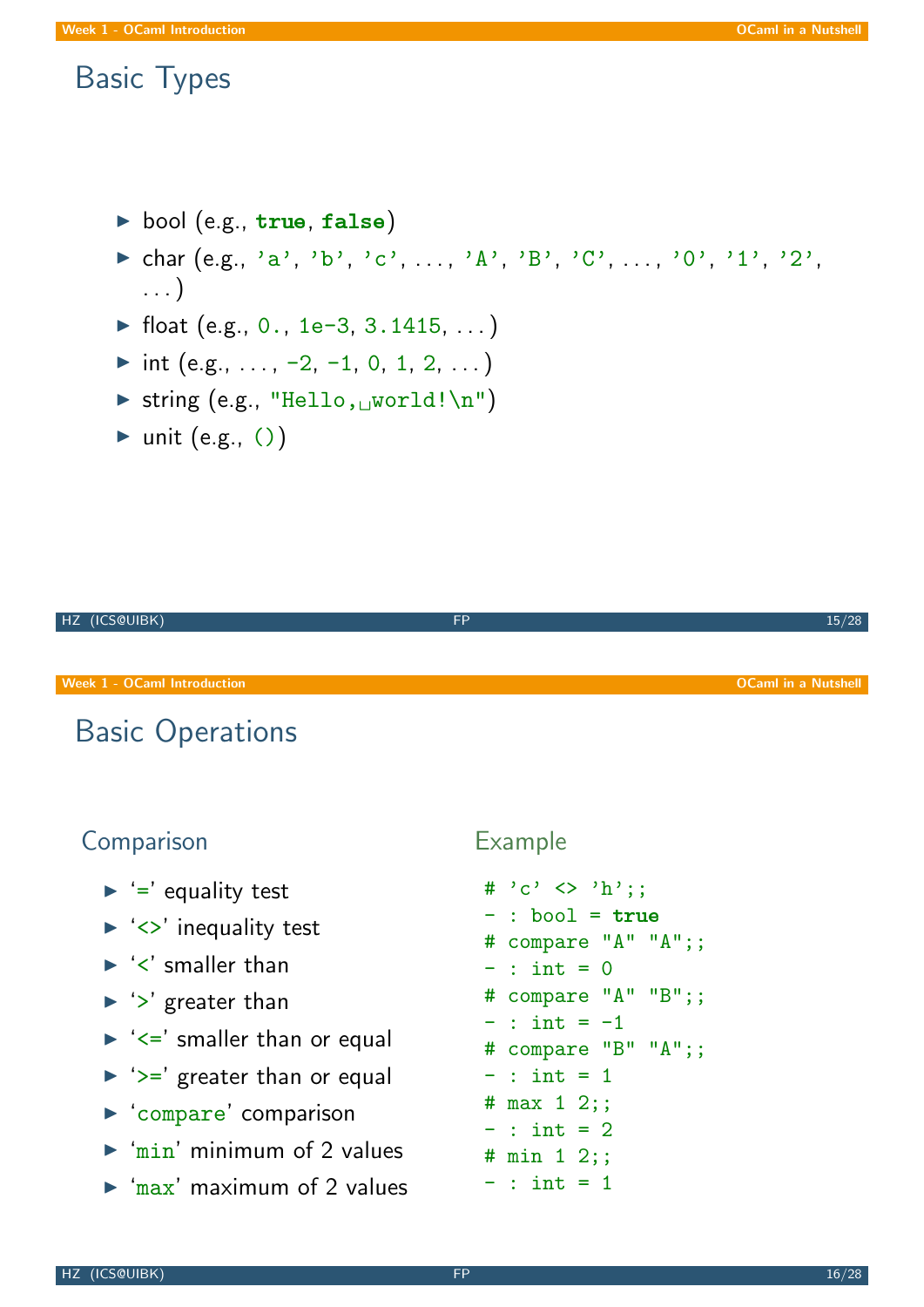# Basic Operations (cont'd)

#### Booleans

- ▶ '&&' logical and
- ▶ '||' logical or
- ▶ 'not' logical not

**Note** A && B  $(A \mid B)$ : if A is false  $(true)$  then  $B$  is not evaluated



### Integers

- $\blacktriangleright$  ' $\sim$ -' unary negation
- $\blacktriangleright$  'succ' successor function  $(x \mapsto x + 1)$
- **P** 'pred' predecessor function  $(x \mapsto x - 1)$
- $\rightarrow$  '+' addition
- $\blacktriangleright$  '-' subtraction
- $\blacktriangleright$  '\*' multiplication
- $\blacktriangleright$  '/' division
- $\triangleright$  'mod' remainder of division
- $\blacktriangleright$  'abs' absolute value
- $\blacktriangleright$  'max\_int' greatest representable integer
- $\blacktriangleright$  'min\_int' smallest representable integer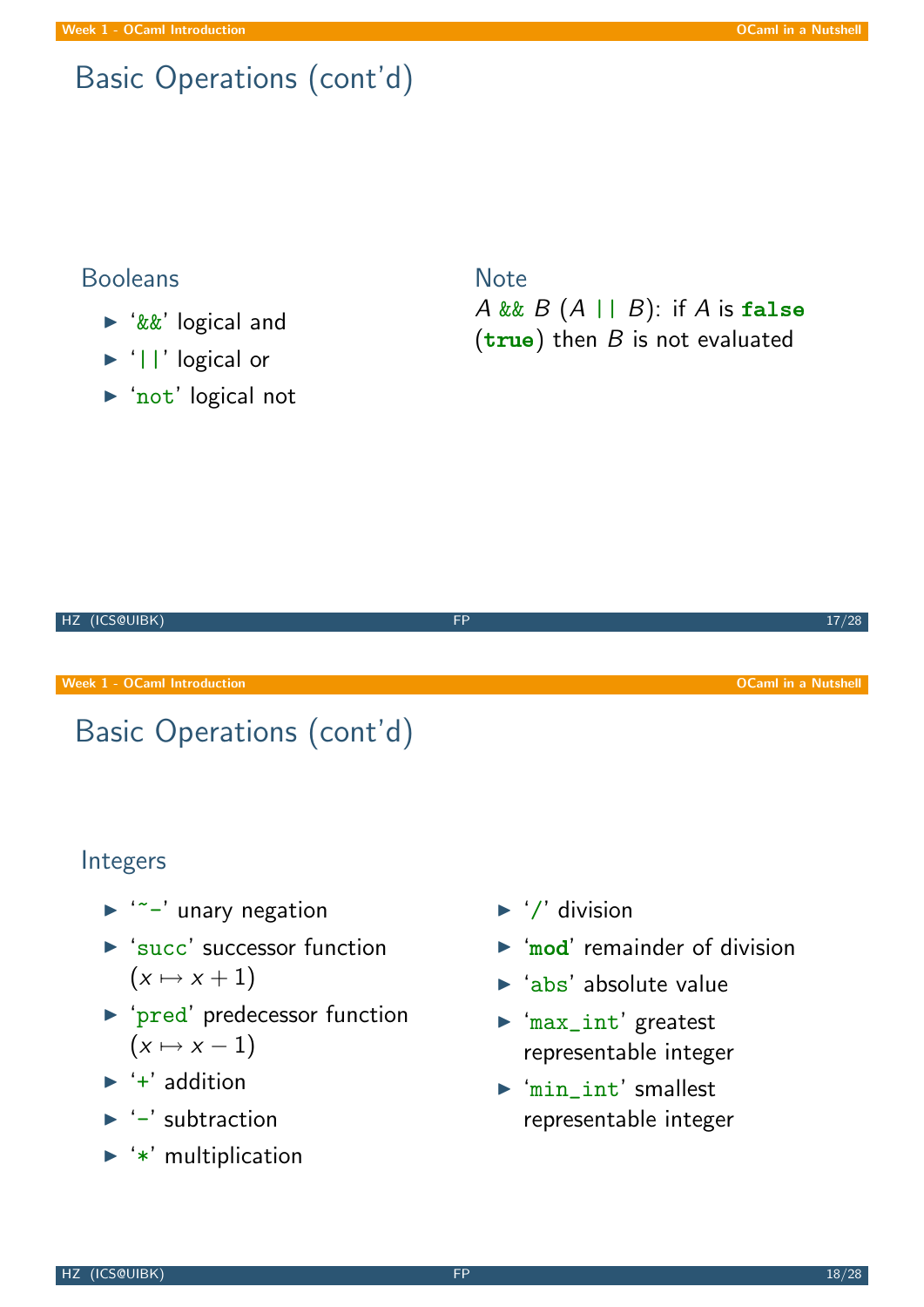# Basic Operations (cont'd)

### Floating Point Numbers

- $\blacktriangleright$  '~-.' unary negation
- $\blacktriangleright$  '+.' addition
- $\blacktriangleright$  '-.' subtraction
- $\blacktriangleright$  '\*.' multiplication
- $\blacktriangleright$  '/.' division
- $\blacktriangleright$  '\*\*' exponentiation
- ▶ 'sqrt' square root
- $\triangleright$  'truncate' drop decimal places

<sup>I</sup> . . .

| HZ (ICS@UIBK)                                | <b>FP</b> | 19/28                      |
|----------------------------------------------|-----------|----------------------------|
|                                              |           |                            |
| <b>Week 1 - OCaml Introduction</b>           |           | <b>OCaml in a Nutshell</b> |
| Basic Operations (cont'd)                    |           |                            |
|                                              |           |                            |
|                                              |           |                            |
| <b>Strings</b>                               |           |                            |
| $\blacktriangleright$ " string concatenation |           |                            |

### Example

# "Hello" ^ ", world!";;  $-$  : string = "Hello, world!"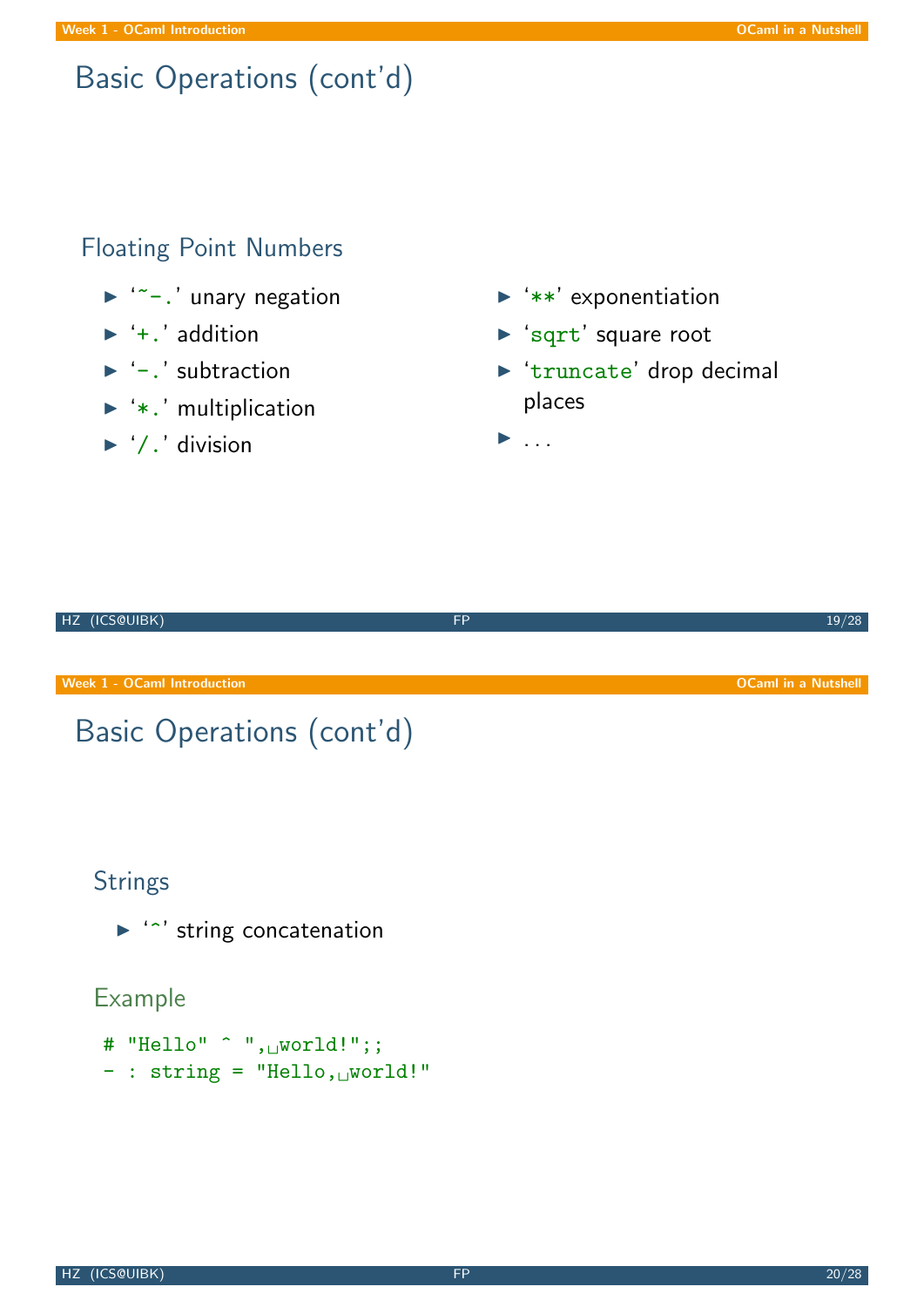### **Types**

- $\triangleright$  basic types (bool, char, float, int, string, unit)
- ▶ type variables  $('a, 'b, 'c, ...)$
- If tuple types (int \* float, 'a \* 'a, int \* char \* int, ...)
- If function types (int  $\rightarrow$  int, bool  $\rightarrow$  bool  $\rightarrow$  bool, ...)
- $\blacktriangleright$  user-defined types



Type Abbreviations (new name for existing type)

 $\triangleright$  type coord = int \* int

Algebraic Datatypes (Variant Types)

- ▶ type nat = Zero | Succ of nat
- ▶ type direction = North | East | South | West
- $\triangleright$  type number = Int of int | Float of float
- $\triangleright$  type 'a mylist = Nil | Cons of 'a \* 'a mylist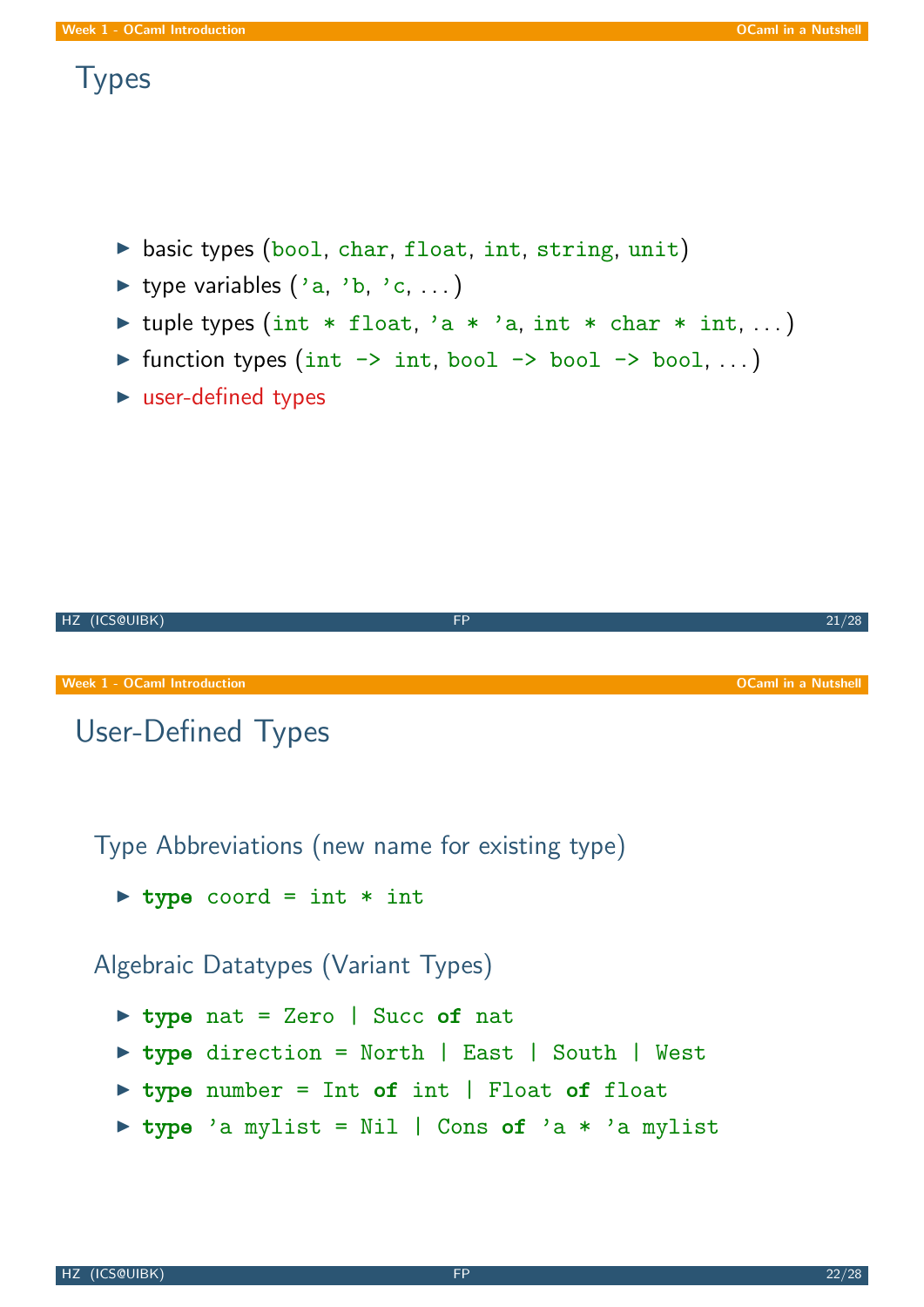# Values (Instances of Types)

- $\triangleright$  tuples  $((1, 2) : int * int)$
- anonymous functions  $(fun x \rightarrow x + 1 : int \rightarrow int)$
- In functions (let succ  $x = x + 1$  : int  $\rightarrow$  int)
- $\triangleright$  variants (instances of algebraic datatypes;
	- $\blacktriangleright$  Zero : nat.
	- ▶ Succ(Succ(Succ(Zero))) : nat
	- $\blacktriangleright$  East : direction
	- $\blacktriangleright$  Int 3 : number
	- Float 3.0 : number
	- $\triangleright$  Cons(3, Cons(5, Cons(7, Nil))) : int mylist
	- $\triangleright$  Cons('c',Cons('e', Nil)) : char mylist
	- $\triangleright$  Nil: 'a mylist)

HZ (ICS@UIBK) FP 23/28

Week 1 - OCaml Introduction **OCAML in a Nutshell** and Camera Controller and Camera Controller and OCAML in a Nutshell

### Recursive Functions

 $\blacktriangleright$  functions calling themselves

```
\blacktriangleright e.g.,
  let rec sum then 0 else n + sum(n-1)
```
#### Example

```
sum 3
= if 3 < 1 then 0 else 3 + \text{sum}(3-1)= 3 + \text{sum } 2= 3 + if 2 < 1 then 0 else 2 + sum(2-1)= 3 + 2 + \text{sum} 1= ...
= 3 + 2 + 1 + 0= 6
```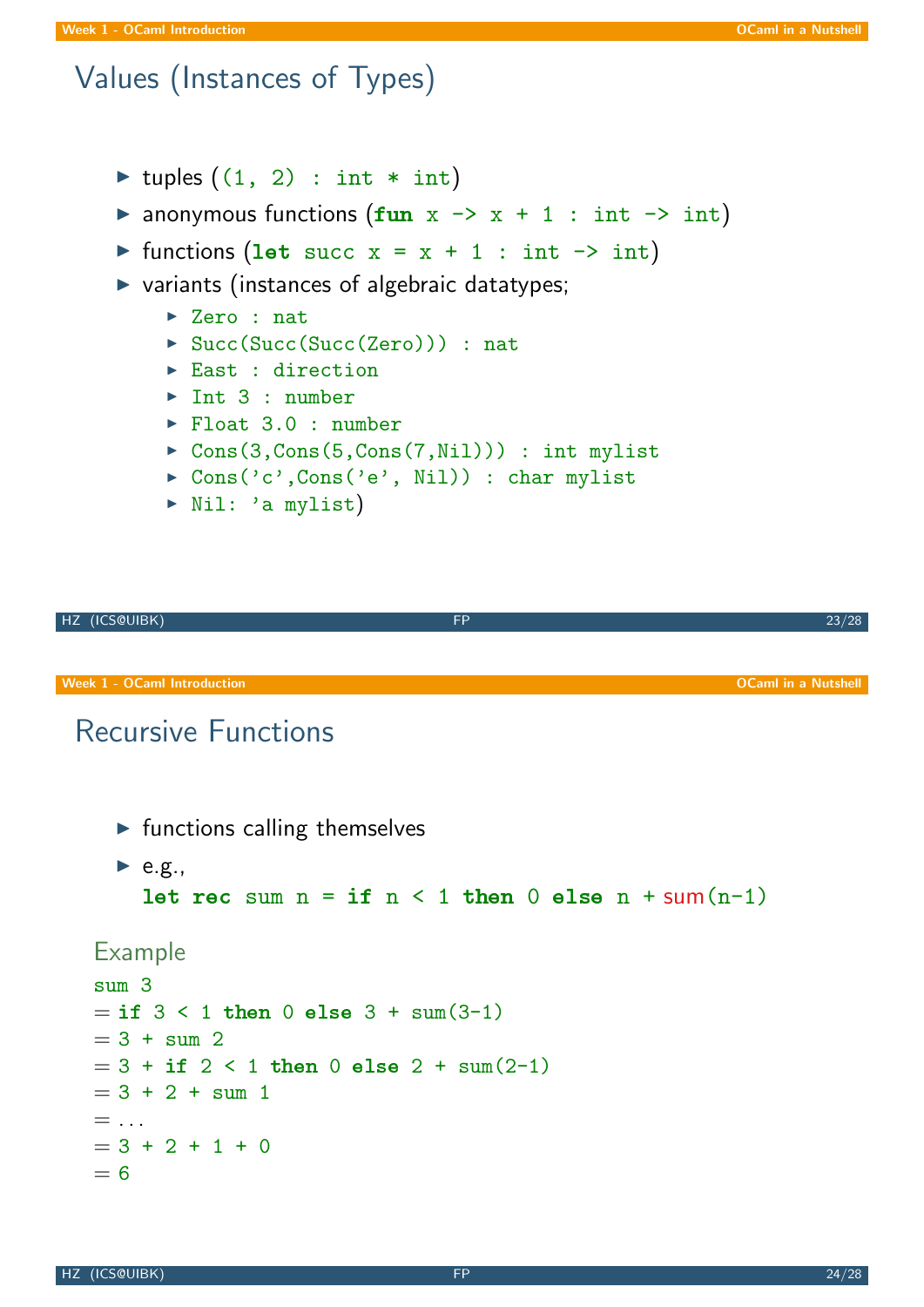### Pattern Matching

```
\blacktriangleright e.g.,
   let rec map(f, ls) = match ls with| Nil -> Nil
     | Cons(x,xs) \rightarrow Cons(f(x),map(f,xs))
```
 $\blacktriangleright$  pattern

 $p ::= x | c | C (p, ..., p) | p$  as  $x | (p) | p | p$ 

#### Example

map  $(succ, Cons(1,Cons(2,Nil))) = Cons(2,Cons(3,Nil))$ 



# Currying

```
\blacktriangleright function
    let rec map(f, ls) = match ls with| Nil -> Nil
     | Cons(x, xs) \rightarrow Cons(f(x), map(f, xs))has type ('a \rightarrow 'b) * 'a mylist \rightarrow 'b mylist
\blacktriangleright compare to
    let rec map f ls = match ls with
     | Nil -> Nil
     | Cons(x,xs) \rightarrow Cons(f x,map f xs)
  of type ('a \rightarrow 'b) \rightarrow 'a mylist \rightarrow 'b mylist
```